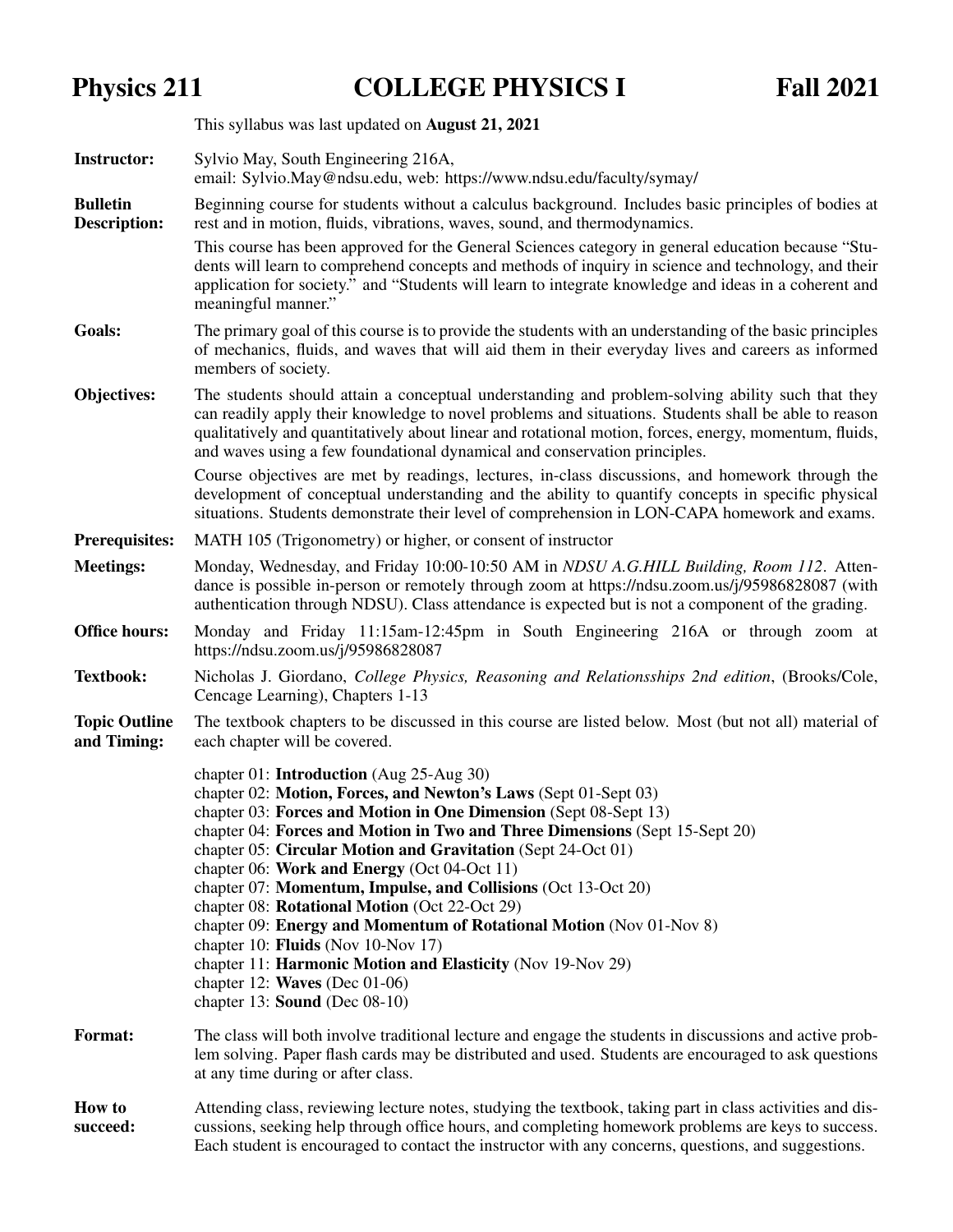- LON-CAPA: This course does not use Blackboard. Instead, the LON-CAPA course management system will be used to post homework, lecture notes, grades, and other information. LON-CAPA can be accessed by selecting the appropriate server at **http://www.ndsu.edu/physics/lon\_capa/**. Your username is everything to the left of the @ in your NDSU email address (use all lowercase letters). For example, if your email address is Sheldon.Cooper.2@ndsu.edu, then your LON-CAPA username is sheldon.cooper.2. Initially you create your own password by following the link "Forgot Password". For help using LON-CAPA contact your instructor or laboratory technician Paul Omernik (SE110, Paul.Omernik@ndsu.edu, 231-7047)
- Homework: 10 homework problems will be available for each textbook chapter (1-13) through LON-CAPA. From the 130 available problems, 100 need to be solved for full credit. All homework problems become available on Aug 25 and are due according to the following table:

| $HW$ set #             |          |          |          |               |           |          |
|------------------------|----------|----------|----------|---------------|-----------|----------|
| chapters               | $1 - 2$  | $3 - 4$  | $5-6$    | $7-9$         | $10 - 11$ | 12-13    |
| assigned               | Aug $25$ | Aug $25$ | Aug $25$ | Aug $25$      | Aug $25$  | Aug $25$ |
| due                    | Sept 10  | Oct 01   | Oct 22   | <b>Nov</b> 19 | Dec~03    | Dec 13   |
| # of problems assigned |          | 20       | 20       | 30            | 20        | 20       |

Each correctly solved problem earns 1 point (for problems with multiple parts each part counts as a problem and earns 1 point). Only 100 problems from the entire set (chapters 1-13) need to be solved. Hence, the maximal number of points for all homework sets is 100. You may work together on homework sets, but simply copying another's answers is neither recommended nor beneficial. No late homework will be accepted.

Exams: The course contains 12 short "midterm" exams and a comprehensive final exam. The midterm exams are all 25 min long and will be based primarily on material covered since the last exam, but questions may require previous knowledge. The final exam is 50 min long and will be comprehensive, covering all course material. Each midterm exam consists of 5 multiple-choice problems. The final consists of 10 multiple-choice problems. Each correctly solved problem earns 2 points. The problems are a mix of conceptual and computational problem-based questions; three of the five problems tend to be simple, one or two require more advanced reasoning skills. The four lowest midterm exams or the final plus two midterm exams (whatever is lower) will be dropped.

|             | Practice Exam: Wed, Sep 01 at 10-10:25am (5 questions from chapter 1) |
|-------------|-----------------------------------------------------------------------|
| $Exam 01$ : | Wed, Sep 08 at $10-10:25am$ (5 questions from chapters 1-2)           |
| Exam $02$ : | Wed, Sep 15 at $10-10:25am$ (5 questions from chapters 2-3)           |
| Exam $03$ : | Wed, Sep 22 at $10-10:25am$ (5 questions from chapters 3-4)           |
| Exam $04$ : | Wed, Sep 29 at $10-10:25am$ (5 questions from chapters 4-5)           |
| Exam $05$ : | Wed, Oct 06 at 10-10:25am (5 questions from chapters 5-6)             |
| Exam $06$ : | Wed, Oct 13 at 10-10:25am (5 questions from chapter 6)                |
| Exam $07$ : | Wed, Oct 20 at $10-10:25am$ (5 questions from chapters 6-7)           |
| Exam $08$ : | Wed, Oct 27 at $10-10:25am$ (5 questions from chapters 7-8)           |
| Exam $09$ : | Wed, Nov $03$ at $10-10:25$ am (5 questions from chapters $8-9$ )     |
| Exam $10$ : | Wed, Nov 10 at $10-10:25am$ (5 questions from chapters 9)             |
| Exam $11$ : | Wed, Nov 17 at $10-10:25am$ (5 questions from chapter 9-10)           |
| Exam $12$ : | Wed, Dec 01 at $10-10:25am$ (5 questions from chapters 10-11)         |
| Final Exam: | Tue, Dec 14 at $9-9:50$ am (10 questions from chapters 1-13)          |

All exams are "open notes". Notes include the textbook and all course material in Lon-Capa. Using computers to access notes and google information (if needed) is permitted during an exam. Communicating with others and using external help (including tutoring services such as Chegg.com) is not permitted. Violating this policy constitutes an act of academic dishonesty and leads to an F in the course. Exams can be taken from any location; taking them in the classroom is recommended. Students bring a device (computer, laptop, even a cell phone may work) that allows them to access and answer the exam questions through Lon-Capa during exam time. Scantrons will not be used. No makeup exams will be scheduled.